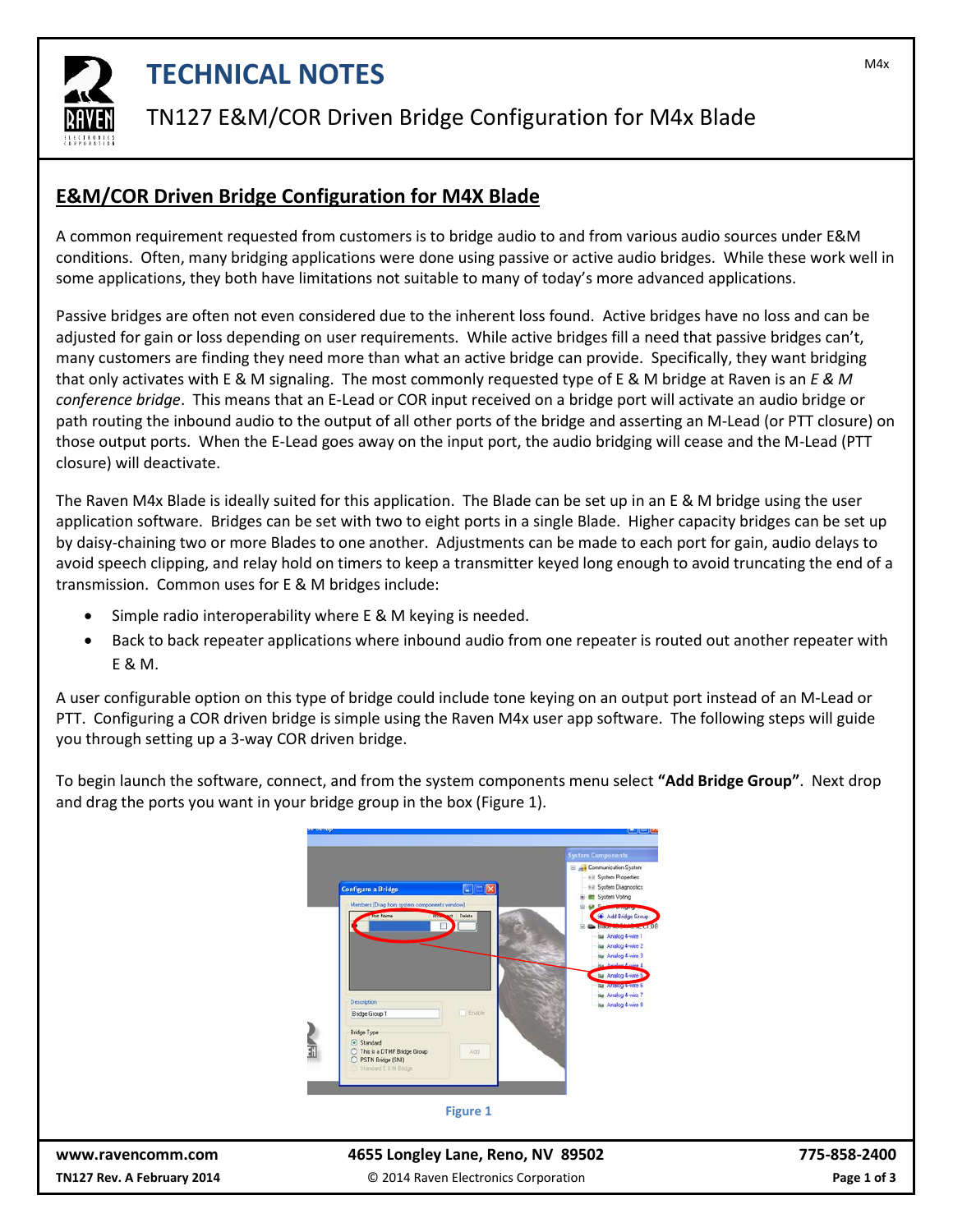

# **TECHNICAL NOTES TECHNICAL NOTES**

### TN127 E&M/COR Driven Bridge Configuration for M4x Blade

After dragging the desired ports in to the **"Configure a Bridge"** box, check **"Standard E&M Bridge"**. This option will remain grayed out until you drag ports in to the box. When done, select the **"Enable"** and **"Add"** buttons. After selecting **"Add"** follow the prompts to save and then clear the bridge box from the desk top. Next bring out the port settings tabs for each of the ports in your bridge group by clicking on their icon at the right of the screen (Figure 2).



**Figure 2**

Clicking once on each port in your bridge group will bring the port settings tabs out to the desk top as shown in Figure 3 below. Expand a port settings tab by clicking on **"Settings"** and then select the **"Keying"** tab.



**Figure 3**